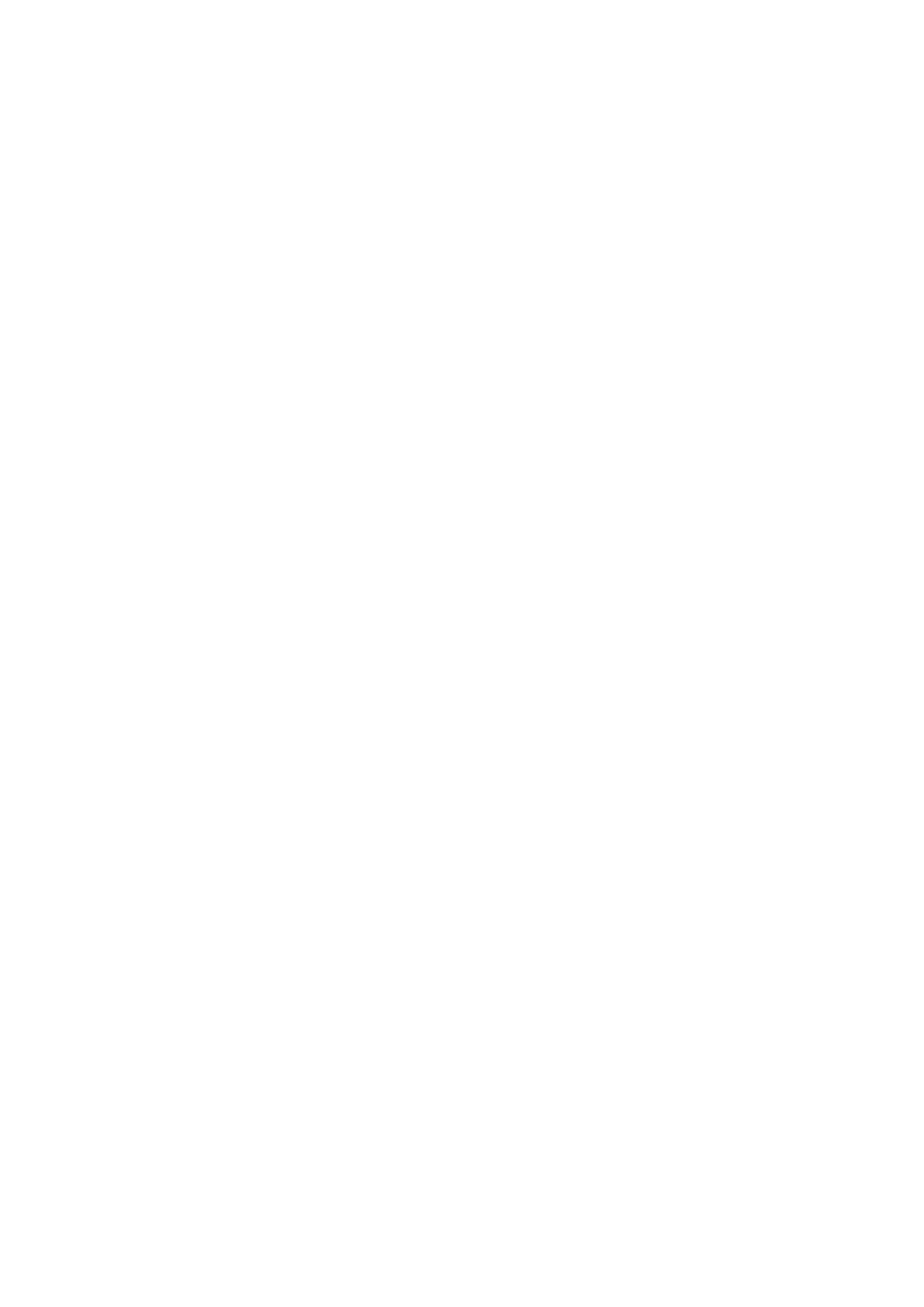# ORDERING INFORMATION

This catalogue contains titles in print at the date of its preparation and provides details of volumes in *The Byrd Edition*, *The English Madrigalists* and the *Invitation Series*. A brief description of contents is given and full lists of contents may be obtained by quoting the *CON* or *ASK* sheet number given. Many items by William Byrd and composers included in *The English Madrigalists* are available as separate items and full details can be found in our Choral Catalogue (T60) and our Early Music Catalogue (T71). Items not available either separately or in a small anthology may be obtained through our 'Made-to-Order' Service. Our Archive Department (archive@stainer.co.uk) will be pleased to help with enquiries and requests. Alternatively, Adobe Acrobat PDF files of individual titles from *The Byrd Edition* and *The English Madrigalists* are now available through the secure Stainer & Bell online shop. Please see pages 5 and 13 for full details. Other catalogues containing our library series which will be of interest are:

- T69 Musica Britannica
- T75 Early English Church Music
- T108 Purcell Society Edition

Prices, shown in £ sterling, are recommended retail prices exclusive of carriage and are applicable from 1 January 2022. Prices and carriage charges are subject to change without notice. If you are unable to obtain these publications through your usual sheet music provider, titles can be supplied directly by the publisher if ordered via our secure online ordering system on our website (www.stainer.co.uk) or by telephone or email. Carriage and handling will be charged at our standard rates based on your location.

Should our publications cease to be zero-rated in the UK for VAT purposes during the currency of this catalogue, VAT will be charged in addition to the price shown.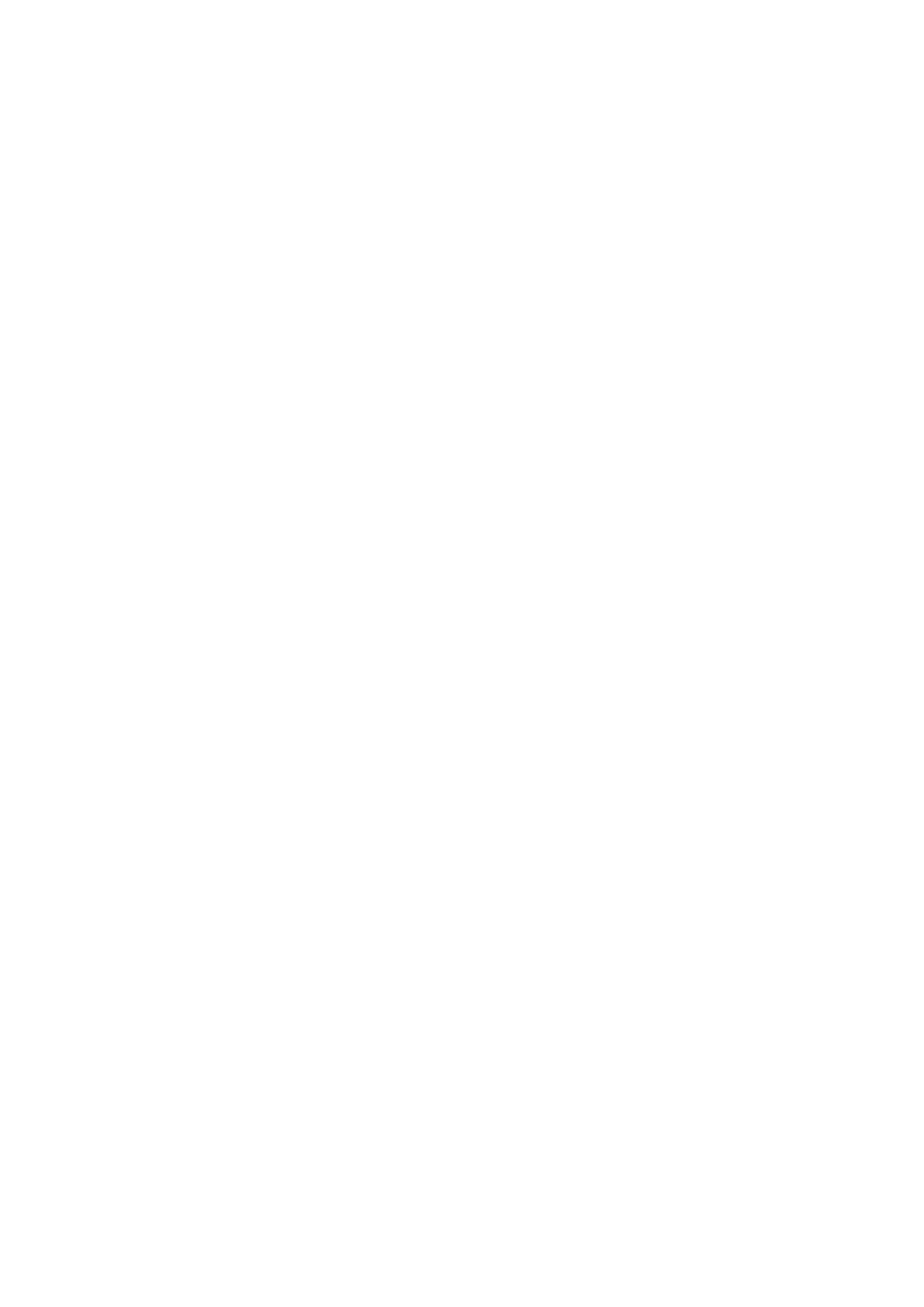# The Byrd Edition

Dr Fellowes began in 1937 'an attempt to issue in practical form a complete corpus of the Vocal Works of William Byrd'. He planned his edition in 16 volumes, adding a later volume of Chamber Music for Strings and three volumes of Keyboard Music, the last of which appeared in 1950.

The revision of the series began in 1962 under the direction of Thurston Dart. Volumes 2, 3 and 12 – 14 (all containing music from the printed sources) were re-issued with such alterations and corrections as could be carried out on the original engraved plates. It was soon found that much of the collection required more extensive amendment, and between 1968 and 1971 volumes 15 and 17 were edited afresh, and volumes 18 – 20 were replaced by volumes 27 and 28 of *Musica Britannica* (William Byrd: Keyboard Music, edited by Alan Brown).

The 350th anniversary of the composer's death marked the beginning of the preparation of a new edition, starting with volume 16 and incorporating the two recently re-edited volumes, 15 and 17. Preserving the practical aims and general outline of its predecessor, this new collection aims to present a fully critical text, based on a thorough re-appraisal of the sources, in accordance with the needs of present-day performers and scholars. Each volume includes an editor's preface, and a full commentary upon the verbal and musical text. A number of works discovered since 1950 are printed, and a serious attempt has been made to come to terms with the question of authenticity surrounding many of the works recovered from manuscript sources.

Listed below in full, all volumes of the new *Byrd Edition* were seen through the press by the General Editor, the late Philip Brett. Individual items are now available for sale as **Adobe Acrobat PDF files** at **www.byrdedition.com**. Delivered to your inbox by email, each PDF file is sold with a licence to print up to ten copies (or multiples thereof by the purchase of additional licences) for use by your choir. The PDF files are available through the secure Stainer & Bell online shop, which gives full details of each title together with a free sample of the first page.

### **1 Cantiones Sacrae (1575)**

Edited by Craig Monson

Lavishly produced, the 1575 *Cantiones, quae ab argumento sacrae vocantur* by Byrd and Tallis celebrated not only the composers' acquisition of the royal patent for the printing and marketing of part-music and lined music paper, but also their mastery of the continental polyphonic style. Though the edition was only moderately successful, a number of Byrd's 17 motets in 5 and 6 parts survived in manuscript sources until the Commonwealth period. Three motets were also adapted to English words. **B363** *ASK 32* **£64.00**

### **2 Cantiones Sacrae I (1589)** Edited by Alan Brown

Byrd's 1589 *Cantiones Sacrae* consists of 16 5-voice 'sacred songs', as the composer called them. They were probably composed over a number of years before the collection was assembled. Though serious in mood, they were intended as vocal chamber music for domestic performance. H. K. Andrews described them as 'musically one of the great achievements of the century'. **B364** *ASK 32* **£71.00**

### **3 Cantiones Sacrae II (1591)** Edited by Alan Brown

The *Liber Secundus Sacrarum Cantionum* appeared in November 1591, and was printed, like its predecessor, by Thomas East. Biblical and liturgical sources provided texts for its 21 motets, most of them sombre in tone. The noted scholar Joseph Kerman has observed that in these pieces, Byrd may have been voicing 'prayers, exhortations and protests on behalf of the English Roman Catholic community'.

| <b>B365</b> | ASK 32 | £74.00 |
|-------------|--------|--------|
|             |        |        |

### **4 The Masses**

Edited by Philip Brett

Although Byrd's Masses in three, four and five parts were published without title pages, they have now been established as dating from 1592–95, in the years immediately following his move to Standon Massey near Ingatestone in Essex, home of the Catholic Petre family. While their debt to English and continental models is fully explored in the preface to the volume, the Masses stand above all as reflections of Byrd's mature style at its most refined and original. **B366** *ASK 32* **£52.00**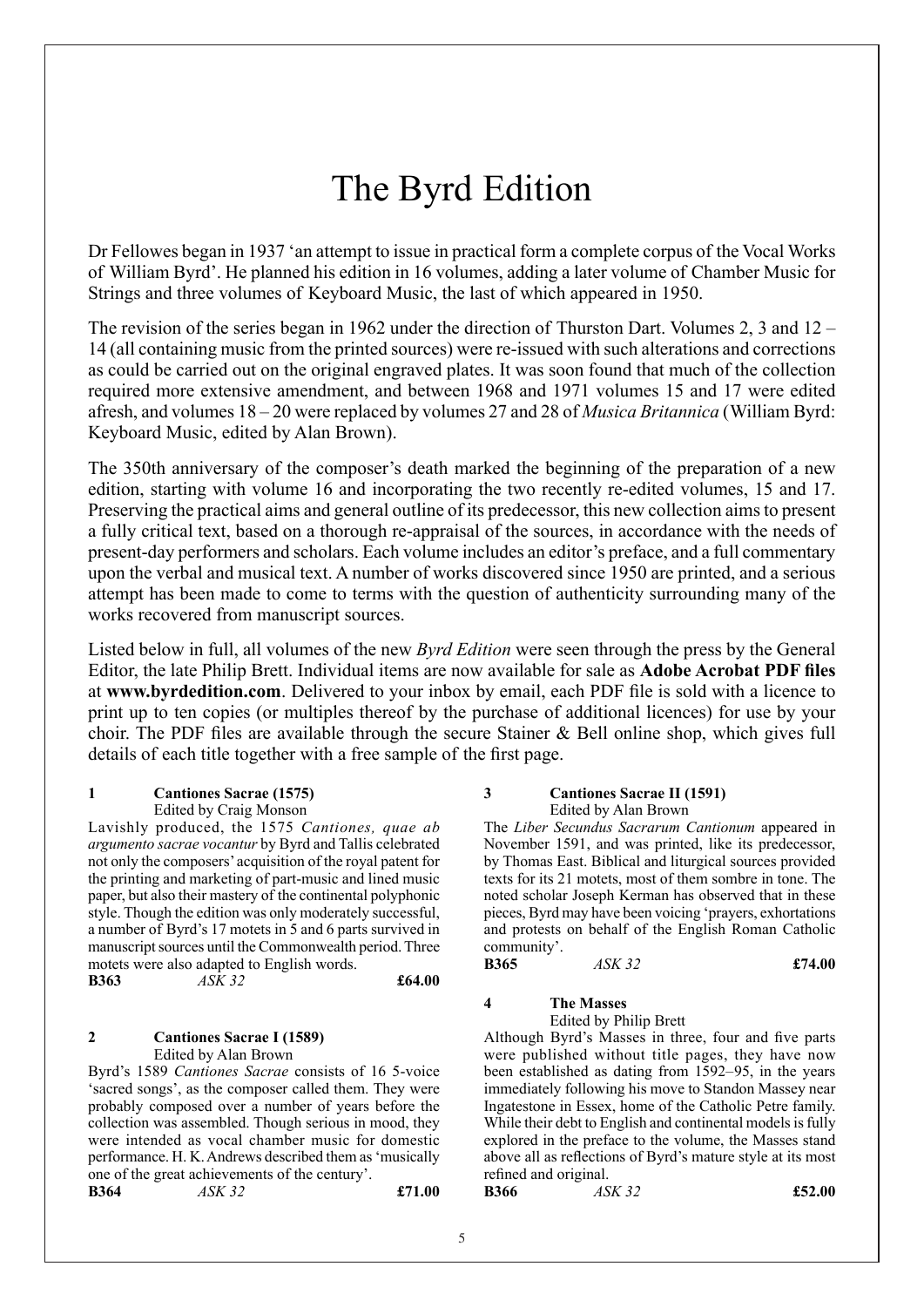### **5 Gradualia I (1605) The Marian Masses** Edited by Philip Brett

As Byrd emphasised in his precise description of their contents, *Gradualia* is primarily a collection of pieces proper to the Mass and most of the chief feasts of the Roman Catholic calendar. This volume contains the first sections of Book 1, in which the composer attempted to cover all the occasions when a Marian Mass was required, either on feast days of the Virgin or for the customary Saturday observance of the Votive Mass. **B367** *ASK 32* **£69.50**

**6a Gradualia I (1605) All Saints and Corpus Christi** Edited by Philip Brett

In addition to All Saints Propers and antiphons and hymns for Corpus Christi and of the Blessed Sacrament, Volume 6a contains three non-liturgical pieces, *Adoramus te Christe*, *Unam petii a Domino*, and *Plorans plorabit*. **B368** *ASK 32* **£58.00**

### **6b Gradualia I (1605) Other Feasts and Devotions** Edited by Philip Brett

The contents of the third volume devoted to Byrd's 1605 collection represent the second half of its title, *Gradualia ac Cantiones Sacrae*. With one exception, the pieces are not 'graduals' or Propers of the Mass, but devotional works, probably intended for domestic use and reflecting the intense and all-embracing spirituality of Roman Catholic practice in Byrd's England. **B781** *ASK 32* **£58.00**

**7a Gradualia II (1607) Christmas to Easter** Edited by Philip Brett

It has been argued that the first book of Gradualia fulfilled Byrd's obligation to that part of the liturgy most crucial to the cause of recusants – and to the Jesuits with whom he was involved. With the second book, he presented music for the major festivals of the Christian life. More systematically planned than its predecessor, this collection presents the feasts in the order of the church year, beginning in December with Christmas.<br>B369 4SK 32 **B369** *ASK 32* **£69.50**

### **7b Gradualia II (1607) Ascension, Pentecost and the Feasts of Saints Peter and Paul** Edited by Philip Brett

In addition to the propers and antiphons appropriate to the respective festivals of the church year, the second part of the 1607 *Gradualia* contains, it is thought, a hidden tribute: a set of Propers for the Feast of St Peter's Chains, perhaps celebrated on 1 August 1603 to commemorate, on 21 July of that year, the elevation to the peerage of Byrd's longstanding patron Sir John Petre.<br>B824 ASK 32 **B824** *ASK 32* **£69.50** 

### **8 Latin Motets I**

Edited by Warwick Edwards

This volume is devoted to Byrd's Latin sacred works which have survived only in manuscript sources. Its contents range from those motets such as *Alleluya. Confitemini Domino* judged to be among the composer's earliest, to works of the 1560s – *Ad Dominum cum tribularer* for example – and two later cantus firmus respond motets that may also be dated to this period. **B370** *ASK 32* **£73.00**

### **9 Latin Motets II**

Edited by Warwick Edwards

Volume 9 completes the collection of Byrd's Latin sacred works from the late 1570s onwards preserved in manuscript alone. It includes *Domine, exaudi orationem meam*, which is published for the first time in fully reconstructed form. Philippe de Monte's partial Psalm 136 setting, *Super flumina Babylonis*, to which Byrd's *Quomodo cantabimus* (here appearing for the first time with text correctly underlaid) was a musical response, features in the appendices, together with the fragmentary *Ad punctum in modico* and a number of motets putatively ascribed to the composer, but judged unlikely to be by him.<br>B371

| <b>B371</b> | ASK 32 | £73.00 |
|-------------|--------|--------|
|             |        |        |

### **10a The English Services**

Edited by Craig Monson

Byrd's music for the Anglican service remains one of the least appreciated areas of his output. Its manner is generally restrained; its sources, for the most part, are problematical. Abjuring word painting and imitation, settings of the Preces and Responses, Psalms, Service and Litany rely on harmonic variety for their musical interest and continuity.

**B372** *ASK 32* **£64.00**

### **10b The English Services II (The Great Service)** Edited by Craig Monson

Since The Great Service was rediscovered in manuscripts at Durham, it has come to be recognised not only as Byrd's most important work for the Anglican church, but

also as one of the masterpieces of Elizabethan art. In the hope of recapturing the composer's intentions as nearly as possible, the present edition follows the scoring of pre-Restoration sources more precisely than did either Fellowes or *Tudor Church Music*, and restores the parts that have subsequently come to light.<br> $B566$   $ASK 32$ **B566** *ASK 32* **£64.00**

### **11 The English Anthems** Edited by Craig Monson

The composition of Anglican church music was never one of Byrd's priorities, but his anthems on English texts remained in favour long after his death, and for two centuries were the works by which his name was remembered. Full and verse anthems are included in this volume, with anthems from secular sources and fragmentary and doubtful works also collected.<br> **B373** ASK 32 **B373** *ASK 32* **£69.00**

6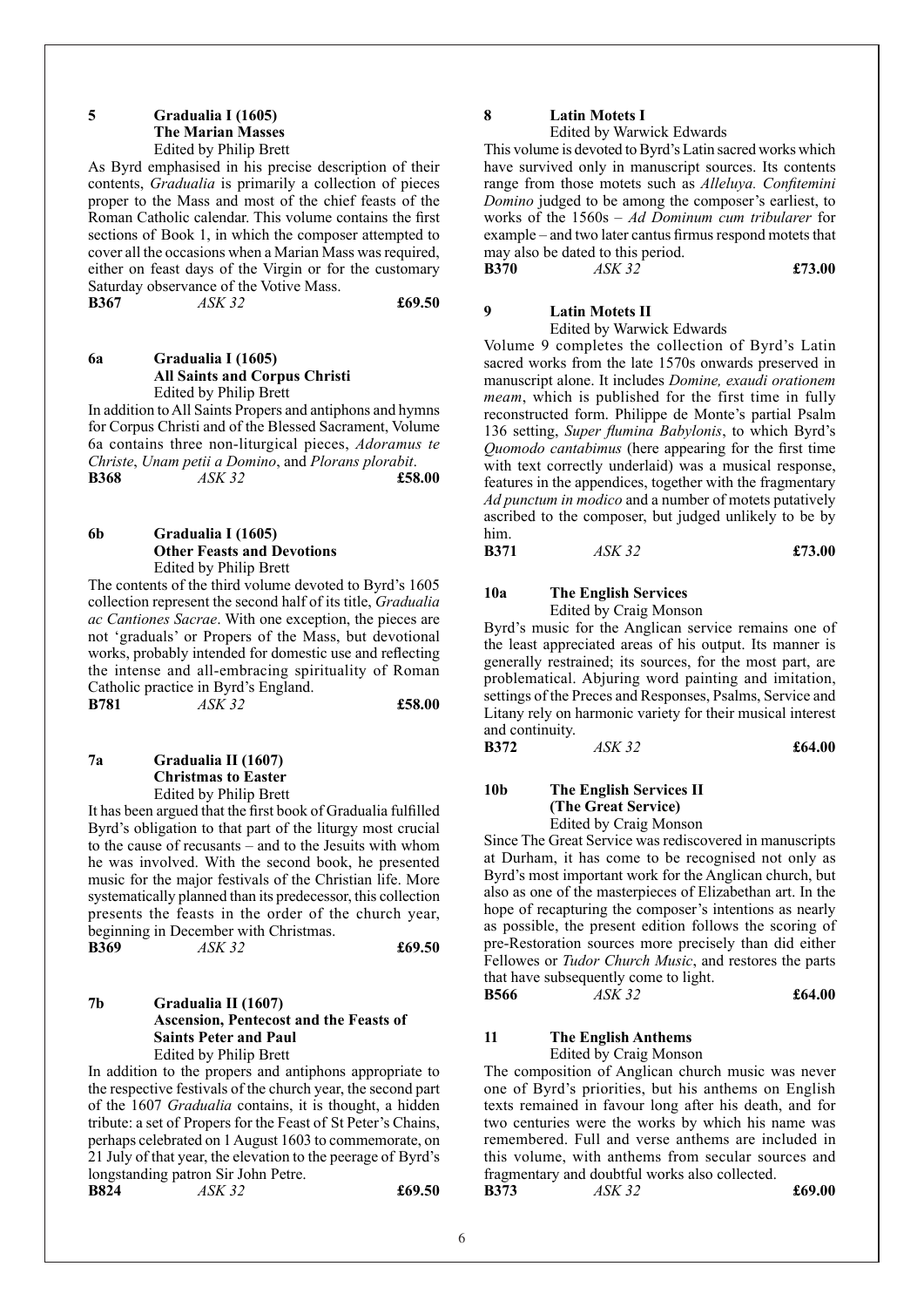### **12 Psalmes, Sonets and Songs (1588)** Edited by Jeremy Smith

Only the third book of English songs ever known to have been published, *Psalmes, Sonets & Songs* appeared thirteen years after Byrd's first (collaborative) venture into print with the *Cantiones* of 1575. In contrast to the earlier production, it was a considerable success, being reprinted several times. Its contents, consisting mainly of consort songs adapted for five voices, were perhaps intended to capitalise on the new vogue for the madrigal. Included in the prefatory matter are the composer's well-known reasons for 'every one to learne to singe'. Two funeral songs of Sir Philip Sidney and the famous *Lullaby*, for which the collection acquired the title of 'Byrd's Lullaby', are to be found among the 35 songs.<br> **B374**  $\overline{ASK}$  32 **B374** *ASK 32* **£64.00**

### **13 Songs of Sundrie Natures (1589)** Edited by David Mateer

Published in 1589, following the successful issue of *Psalmes, Sonets and Songs* the previous year, *Songs of Sundrie Natures* is a more diverse collection than its predecessor. Though the contents include one consort song in its original form, they contain a relative dearth of adaptations of this genre for unaccompanied voices. In contrast, there is arguably a higher percentage of recently composed works and 'sundrie' material, including two carols, the very fine verse anthem *Christ rising again*, and two chanson-like pieces, *Susanna fair* and *The Nightingale*, probably written in 'friendly aemulation' with Ferrabosco.<br>B375

**B375** *ASK 32* **£73.00**

### **14 Psalmes, Songs, and Sonnets** Edited by John Morehen

Byrd himself described his last publication, *Psalmes, Songs, and Sonnets* of 1611 as his *ultimum vale*. Nonetheless, some of the music was written earlier, and compiled or adapted to complete this collection of 32 pieces in three, four, five and six parts. Five of the 3-part pieces are settings of texts from the first English emblem book, Geoffrey Whitney's *A Choice of Emblems* of 1586. Facsimiles of the relevant pages from Whitney are included. **B376** *ASK 32* **£64.00**

**15 Consort Songs** 

**for voice & viols** Edited by Philip Brett

The consort song was a genre that Byrd explored without serious disciples or artistic rivals in his time. Even so, his example in this form exercised a profound influence on later generations through its offshoot, the verse anthem. 41 songs are here grouped into four sections: Psalms and spiritual songs; moral songs and 'sonnets'; elegies; and later songs. Eight more doubtful or spurious compositions are contained in an appendix.

**B361** *ASK 32* **£64.00**

### **16 Madrigals, Songs and Canons** Edited by Philip Brett

Of madrigals and partsongs, Volume 16 of the Byrd Edition contains the six items not included in the printed sets of 1588, 1589 and 1611 (distinguished by the lack of obligatory instrumental accompaniments); of the consort songs, the original versions of consort songs that were subsequently arranged as madrigals; and of canons and rounds, the two that can without doubt be attributed to the composer.

**B351** *ASK 32* **£64.00**

### **17 Consort Music**

Edited by Kenneth Elliott Though Byrd's In nomine settings for consort were probably the first of his works to circulate widely, the dating of his consort music in general is problematical. The famous 'Browning' variations are probably an early display of the composer's mastery of the form. The only complete Fantasia à 4 is found in the *Psalmes, Songs, and Sonnets* of 1611. Two other examples are reconstructed from fragmentary sources, and appear in this volume with hymn-settings and Misereres, two pavans and a galliard. **B362** *ASK 32* **£64.00**

# **Offprints from Volume 4 of 'The Byrd Edition':**

**Mass for Three Voices (Latin Words). ATB** CS358£4.75 **Mass for Four Voices (Latin Words). SATB** CS359£5.75 **Mass for Five Voices (Latin Words). SATTB**  $B635$   $£6.25$ 

**Offprint from Volume 10b of 'The Byrd Edition':**

**Magnificat and Nunc Dimittis from 'The Great Service'. SSAAAATTBB and Organ** D89£7.00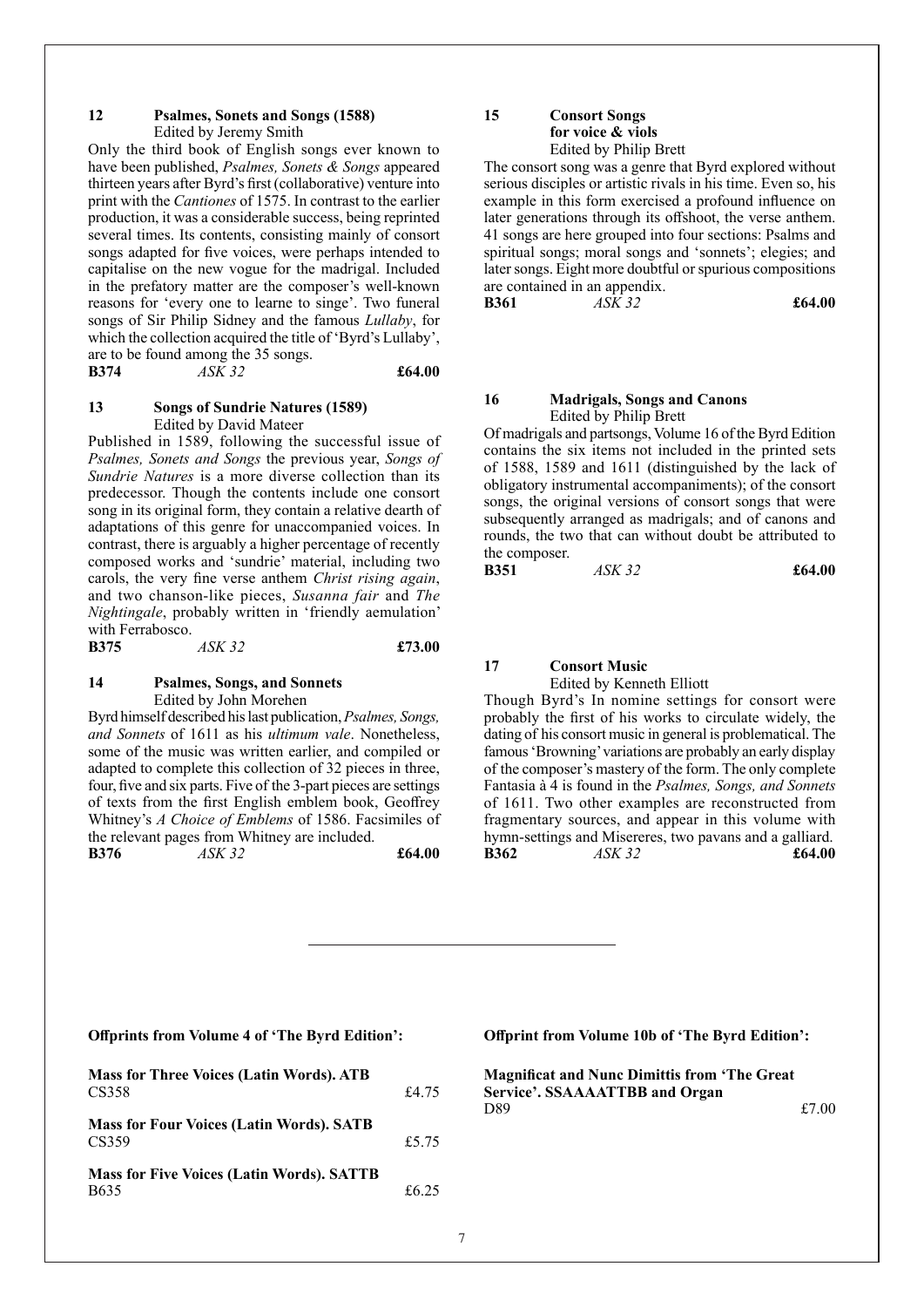# Madrigals, Partsongs And Medieval Music

Edmund H. Fellowes (1870–1951) began his 36 volumes of *The English Madrigal School* in 1913 with the Canzonets of Thomas Morley and – with the exception of 1919 in the harsh economic aftermath of the First World War – the books were published by Stainer & Bell in twos and threes, both in England and the USA, until the 'final' volume appeared in 1923.

Five years after Fellowes died, Thurston Dart began a complete revision of the edition as *The English Madrigalists*, checking the enormous amount of material that Fellowes had used, correcting some inevitable errors in copying, and adding information in the light of further discoveries by Elizabethan and Jacobean historians. In this task he was assisted by several of his research students, notably, in 1961, by Philip Brett, whose work on what were then two books of madrigals by Byrd in the series led firstly to a revision of Fellowes's *Collected Works of William Byrd*, and subsequently to the preparation of *The Byrd Edition* under his General Editorship. Other scholars who have been involved in the revision and updating of *The English Madrigalists* include Davitt Moroney, John Morehen, David Scott, Sally Dunkley, Ian Payne and David Greer.

Thurston Dart was also responsible for another innovation: the famous *Invitation to Madrigals* series, now in its 13th volume. In 1967, he initiated a companion collection, *Invitation to Medieval Music*, fostering popular interest in a body of music which, until then, was chiefly known only to scholars. Finally, editors Geoffrey Bush and Michael Hurd have created a plain and easy introduction to secular vocal music of more recent times in the *Invitation to the Partsong* series.

The following description, based on Dart's own imaginative view of the 'four seasons' in which the English madrigal flowered and decayed, is intended as an introduction for students, singers and teachers who are unfamiliar with this corpus of enchanting music.

A listing in volume number order with prices is given on page 12. Individual items from all volumes are now available for sale from the secure Stainer & Bell online shop as **Adobe Acrobat PDF files**, together with a PDF edition of Fellowes's introduction to the series, *The English Madrigal School: A Guide to its Practical Use*. Please see page 13 for full details.

### THE STERN ELIZABETHAN WINTER

*Although William Byrd's own madrigals were essentially English, during his years as owner of the patent for printing and marketing Elizabethan music, only Morley's four sets of madrigals and Mundy's Songs appeared in the lists of music published by Thomas East.* 

### John Mundy **EM35B Songs and Psalms (1594)** *ASK 62*

Organist of St George's, Windsor, and successor to the famous Marbecke, Mundy was amongst the earliest of the English madrigalists. There are 12 madrigals in this collection, ranging from *Of all the birds*, a tribute to William Byrd, to *In deep distress* and the tragic setting of words written by Chideock Tichborne on the eve of his execution in the Tower of London, *My prime of youth*. The volume also contains 25 psalms in three, four, and five parts.

### Orlando Gibbons **EM5 Madrigals and Motets (1612)** *ASK 13*

Gibbons seems to have been outside the process 'by which', wrote Joseph Kerman in *The Elizabethan Madrigal*, 'England first became sophisticated in the ways of Continental music.' These 20 pieces certainly, if differently, follow the pure line of William Byrd and are still of the old 'English' school. They include *The Silver Swan* and *Dainty Fine Bird*.

#### Richard Carlton **EM27 Madrigals (1601)** *ASK 50*

A minor canon of Norwich Cathedral, Carlton belonged also to the older generation of madrigal composers, particularly fond of the 'Byrd' or English cadence of flat *versus* sharp leading-notes. Although he claims to have laboured 'somewhat to imitate the Italian style', he admitted in his preface, 'I cannot forget that I am an English man.'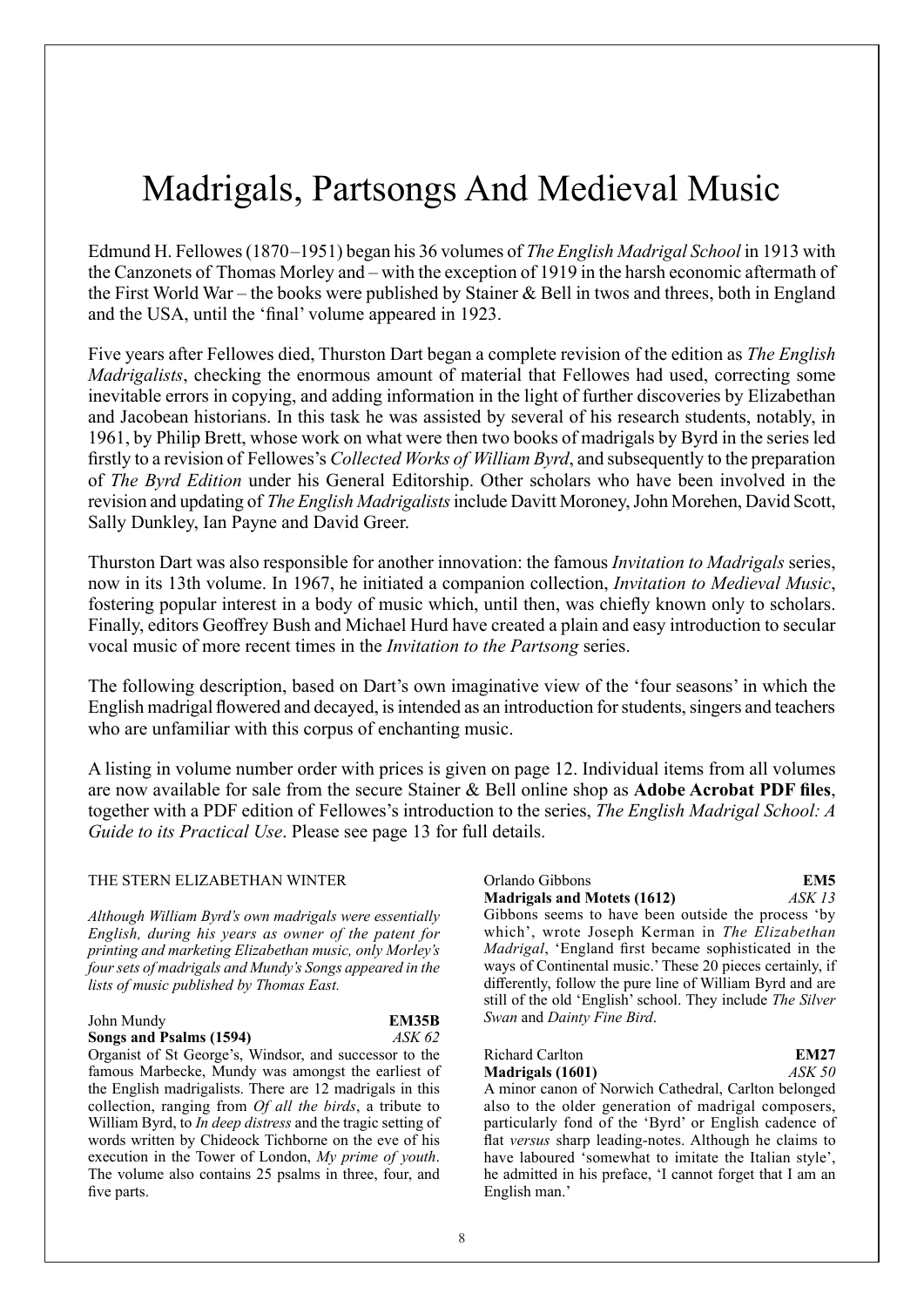#### THE SCENTED SPRING

*Many madrigal composers are only shadows in history; they were cathedral organists, members of the Chapel Royal, lutenists, house musicians and gentlemen's tutors; they lived mostly in the City of London or near those cities which received Queen Elizabeth on one of her progresses. The only outpost seems to have been at Chester. At their centre in the last decade of the 16th century were:*

| Thomas Morley               | EM1, 2, 3 & 4 |
|-----------------------------|---------------|
| <b>Canzonets, Madrigals</b> |               |
| and Balletts $(1593-97)$    | ASK 61        |

A great collector, transcriber, composer and knowledgeable Londoner, Morley was undeniably the model for his friends, colleagues and pupils in the writing of madrigals for the next 30 years. These four books illustrate the most musical Elizabethan counterpoint for the pedagogue, the subtle Italian influence for the scholar and the utmost delight for the singer.

| John Wilbye                           | <b>EM6 &amp; 7</b> |
|---------------------------------------|--------------------|
| Two Sets of Madrigals (1598 and 1609) | ASK 42             |

These pieces were written by the house musician to a Suffolk family who became a well-to-do gentleman in his own right. Through visiting his original master's London house, Wilbye would have met all the fashionable City musicians and – after Byrd had lost the copyright – had his compositions published there by Thomas East and, later, Snodham. Joseph Kerman describes Book 2 as 'the richest single publication in all Elizabethan music'. It includes *Draw on sweet night*, used for so many years as the final madrigal on Cambridge May Week evenings by that university's Madrigal Society.

| George Kirbye                         | EM24 & 39 |
|---------------------------------------|-----------|
| <b>Madrigals (1597) and Madrigals</b> |           |
| from Manuscript Sources               | ASK 58    |

A neighbour of Wilbye at Bury St Edmunds in Suffolk, Kirbye left 24 madrigals for 4, 5 and 6 voices, including the only known madrigal setting of words by England's finest poet since Chaucer, Edmund Spenser, author of *The Faerie Queene*. In addition, 18 items, all but one being incomplete, survive in two sets of early 17th-century part books.

| Giles Farnaby    | <b>EM20</b> |
|------------------|-------------|
| Canzonets (1598) | ASK 34      |

Remembered chiefly for his virginal music, this always fresh and charming composer – who was probably an instrument maker by trade – may well have penned these pieces simply for the enjoyment of his London friends living in the wards of Bishopsgate and Cripplegate. His experience as a keyboard player may have led him to some chromatic vocal writing, particularly in the admirable *Construe my meaning*, rivalling strangenesses in the work of his Italian contemporary, Gesualdo.

*Among those who wrote commendations for Farnaby's Canzonets were Richard Alison and Anthony Holborne:*

### Richard Alison **EM33**<br> **An Hour's Recreation in Music (1606)** *ASK 46* An Hour's Recreation in Music (1606)

This interesting collection looks back to the 'Winter' of Byrd and Mundy in the conservative settings of such verse as *My prime of youth* (see EM35B); but it is also a contemporary record, with two madrigals celebrating the failure of Guy Fawkes's Gunpowder Plot against James I.

| William Holborne                                               | <b>EM36</b> |
|----------------------------------------------------------------|-------------|
| Canzonets (1597)                                               | ASK 20      |
| Printed by his brother Anthony at the end of The Cittern       |             |
| <i>School</i> (a teach-yourself instrumental tutor), these six |             |
| pieces for three voices are among the earlier madrigal         |             |
| publications copying the Italian canzonetti.                   |             |

*In the same book are two small collections which lead the listener into:*

### THE LONG JACOBEAN SUMMER

Michael Cavendish **EM36 Madrigals (1598 and 1601)** *ASK 20* Coming from what is still one of the most beautiful villages in England, 'Michaell', gentleman of Cavendish, Suffolk, dedicated his eight joyful madrigals to his cousin Lady Arabella Stuart. They are really a set of musical love letters.

### Thomas Greaves **EM36**<br> **Madrigals and Songs (1604)** *ASK 20* **Madrigals and Songs (1604)** A lutenist serving a distant cousin of Cavendish, Greaves

included four madrigals in his *Songs of Sundrie Kindes* and four *Songs of Sadness*, which Philip Brett edited to add to this book – Fellowes's last. It also contains the famous madrigal by Richard Edwards, *In going to my naked bed*.

*Wilbye, Cavendish and Greaves served, if distantly, the same family. The next two composers served the same church at the same time, Chester Cathedral.* 

### Thomas Bateson **EM21 & 22 Madrigals (1604 and 1618)** *ASK 47*

The 59 pieces in these two books include a pair of fine 'Oriana' madrigals, the first of which arrived too late for Morley's collection (EM32), and such favourites as *Cupid in a bed of roses* and *Merrily my love and I*. A mixture of pieces for 3, 4, 5 and 6 parts, they are all 'apt for voices or viols', the publisher's phrase that meant they could be performed by any combination of singers and players.

#### Francis Pilkington **EM25 & 26**

**Madrigals and Pastorals (1613 and 1624)** *ASK 36* These 45 settings employ many lute-song texts, making for interesting comparison with music collected in Stainer & Bell's *The English Lute Song* series. Two examples, *O softly singing lute* and *Care for thy soul*, are amongst the very best of English madrigals.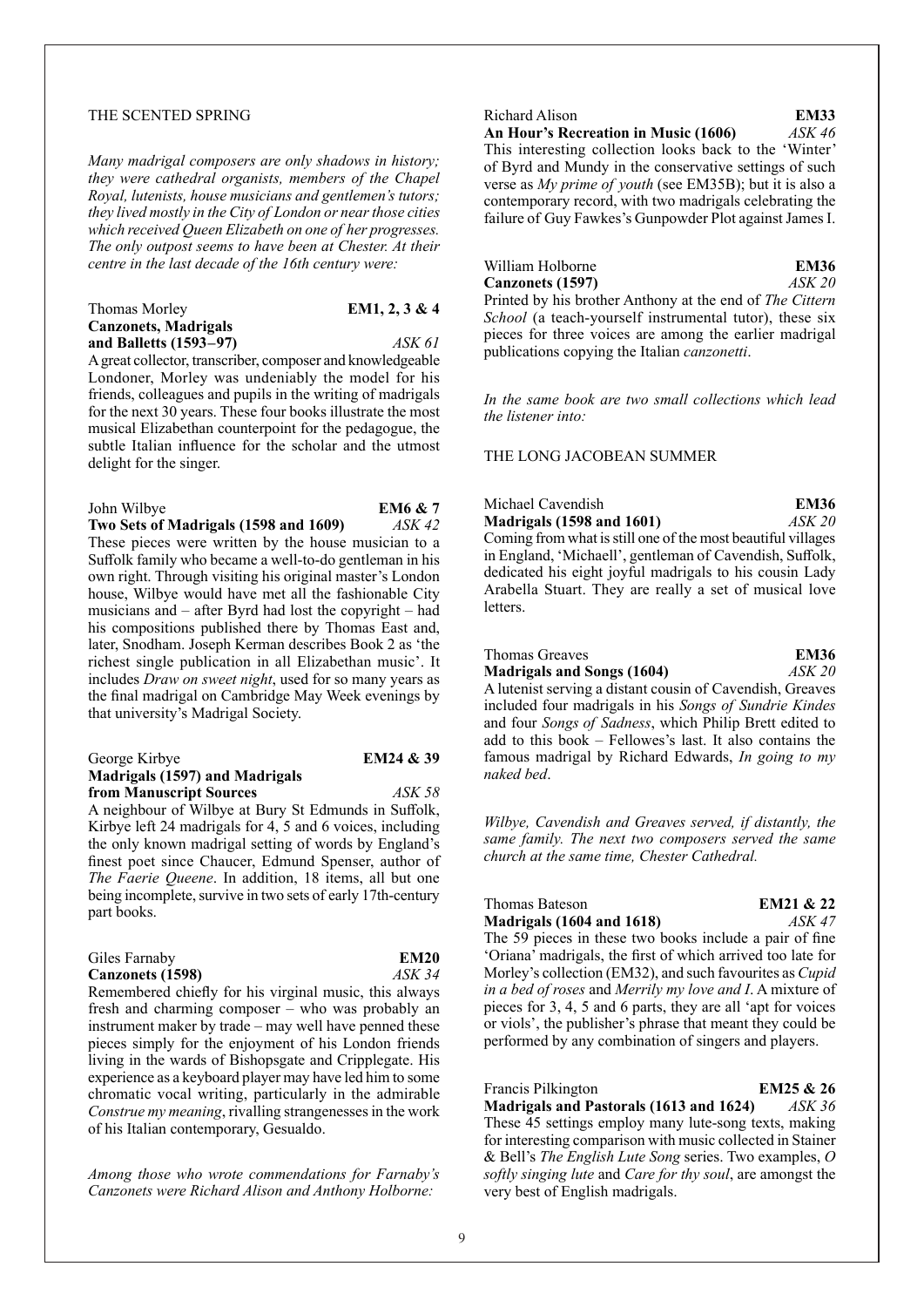*A third madrigalist of Chester, to judge from the dedication of his only collection to a gentleman of the Countie Palatine of Chester, was:*

### John Bennet **EM23 Madrigals (1599)** *ASK 48*

Like many other madrigalists, Bennet often chose his texts either from translations of the first Italian pieces to be brought to England in Yonge's *Musica Transalpina* (EM42), or from those already used by Morley. Two direct comparisons may be made between Morley and Bennet in *O sleep, fond fancy* (to identical words) and the effect of the former's *Come, lovers, follow me* on the latter's *Come, shepherd, follow me*.

*Back in London, the home of Shakespeare at the time, two books of madrigals had links with theatre companies through their composers:*

### John Farmer **EM8 Madrigals (1599)** *ASK 54*

Well known in his day as one of the most important contributors to East's *Whole Book of Psalms* (1592), Farmer was in the service of the Earl of Oxford who, more than any other nobleman, established the professional Elizabethan theatre. In the year that Burbidge opened the Globe Theatre, these 18 madrigals (the most famous is probably *Fair Phyllis*) gave the composer an attractive place in the history of English music.

| Robert Jones                                         | <b>EM35A</b> |
|------------------------------------------------------|--------------|
| Madrigals (1607)                                     | ASK 57       |
| Ignos was a famous lutanist and ana of the musicians |              |

Jones was a famous lutenist and one of the musicians responsible for training the 'children of St Paul's', who acted and sang in Elizabethan and Jacobean court plays. His 27 madrigals are mostly to texts about birds – birds merry, sweet, shrill, crowing or melancholic.

*By 1610, young composers were more concerned with the consort song for voices and viols than with the purely vocal madrigal. Four collections by little-known composers precede the last riches:*

| Richard Nicolson             | <b>EM37</b> |
|------------------------------|-------------|
| Collected Madrigals (c.1600) | ASK 64      |
|                              |             |

| Henry Youll      | <b>EM28</b> |
|------------------|-------------|
| Canzonets (1608) | ASK 43      |
|                  |             |

Henry Lichfild **EM17 Madrigals (1613)** *ASK 60*

| John Ward                              | <b>EM19 &amp; 38</b> |
|----------------------------------------|----------------------|
| Madrigals (1613), and Madrigals and    |                      |
| <b>Elegies from Manuscript Sources</b> | <i>ASK 40</i>        |

Lichfild and Youll's collections are copies of Morley's canzonet style, useful more to students of three- and five-part counterpoint than to choirs looking for concert items; but Nicolson provides a rare comic sequence for a programme in his eleven connected madrigals called *Joan, quoth John*; and Ward, particularly in his six-part pieces, is to be heard as an English harmonist almost to rival Monteverdi.

### THE RICH AUTUMN

### Thomas Weelkes **EM9, 10, 11 & 13 Madrigals, Balletts and**

**Airs (1597–1608)** *ASK 44* These eleven years saw Weelkes developing Morley's original ideas for a properly 'English' madrigal and ballet, to become himself the most original of the English madrigalists, using ever more brilliant virtuosity. Among the 94 pieces in these books, the singer or student will find examples of the early 'Byrd' cadences, the dramatic effects of a Marenzio or Gesualdo, and the more instrumental use of the voice suggestive of the consort song; in short, every aspect of the Elizabethan madrigal is here.

# Michael East **EM29, 30, 31A and 31B**<br>**Madrigals (1604–1618)** *ASK 53*

**Madrigals (1604–1618)** 

Michael East had more music published in his lifetime than any of his contemporaries. Though his style owed much to the example of Morley and Wilbye, he remained essentially Italianate in all his madrigals, affording an interesting contrast in the 90 pieces of these books with those of Weelkes and the last of the 'Suffolk' madrigalists.

Thomas Vautor<br>**Songs of Divers Airs and Natures (1619)** ASK 39 **Songs of Divers Airs and Natures (1619)** Chiefly remembered in performance nowadays for his beautiful *Sweet Suffolk Owl*, Vautor represented the conventional, anonymous polyphony of the successors to Gibbons and Weelkes – but there are still *trouvailles* in these 22 pieces.

| Thomas Tomkins                                         | <b>EM18</b> |
|--------------------------------------------------------|-------------|
| Songs of Three, Four,                                  |             |
| Five and Six Parts (1622)                              | ASK 35      |
| So to the last in date of the English Madrigal School. |             |
| Though botton known as a composer of church and        |             |

Though better known as a composer of church and keyboard music, Tomkins wrote secular vocal music that offers a compendium of all the various styles: canzonets, balletts, madrigals and 'sacred songs'. Each was dedicated to one of his relatives, a friend or a colleague. The names of these 28 dedicatees form a fascinating list at the end of the book.

*Unique in the collection and so often used as a kind of handbook to the English Madrigals is:*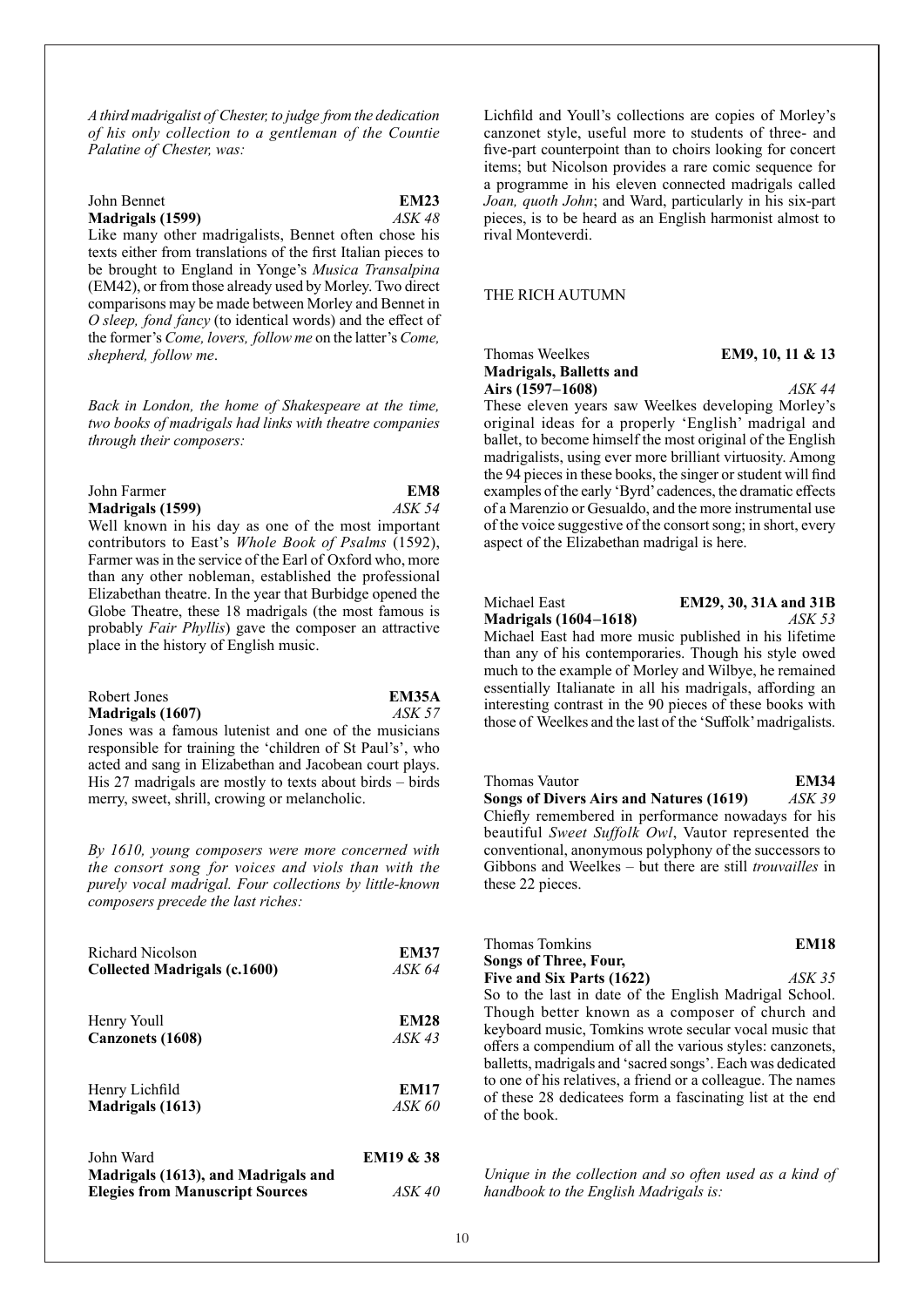# **The Triumphs of Oriana EM32**<br>Collected by Thomas Morley (1601) *CON 48*

Collected by Thomas Morley (1601) Containing 25 madrigals by leading composers of the period, this famous collection was intended to honour England's Oriana, Elizabeth I.

*Three recent additions to the series include the music of two composers working in sacred forms associated with the madrigal, plus a landmark collection which was of seminal influence on the English madrigal school:*

| John Amner                                                  | <b>EM40</b>    |
|-------------------------------------------------------------|----------------|
| <b>Sacred Hymnes of Three, Four,</b>                        |                |
| Five and Six Parts (1615)                                   | <i>ASK 122</i> |
| Although the verbal text, vocal scoring and general musical |                |

style of a handful of the *Sacred Hymnes* suggest liturgical intention, the overwhelming majority of the 26 pieces in this volume are wholly representative of the wide range of secular styles which typify most Elizabethan and Jacobean madrigalian collections.

# Giovanni Croce **EM41**<br> **Musica Sacra (1608)** *ASK 126*

**Musica Sacra (1608)** 

Croce's madrigal style may be compared to that of Thomas Morley, and the *Musica Sacra* settings of the seven penitential psalms, set for six voices and published by Thomas East, were hugely popular in England. They were spoken of admiringly not only by Morley himself, but also by John Dowland and Henry Peacham.

### Nicholas Yonge **EM42**<br> **Musica Transalpina (1588)** *ASK 130* **Musica Transalpina (1588)** An important addition to *The English Madrigalists* series, *Musica Transalpina* of 1588 is not only of great scholarly interest as a hugely influential printed source from

which Tudor and Jacobean composers learnt the Italian madrigalean style, but is also an outstanding addition to the repertoire that will delight contemporary singers no less than it enthralled those Elizabethans who first responded with such enthusiasm to its fine music and accessible 'Englished' texts.



*Please see overleaf for a complete listing of all volumes in the series, together with details of digital publications*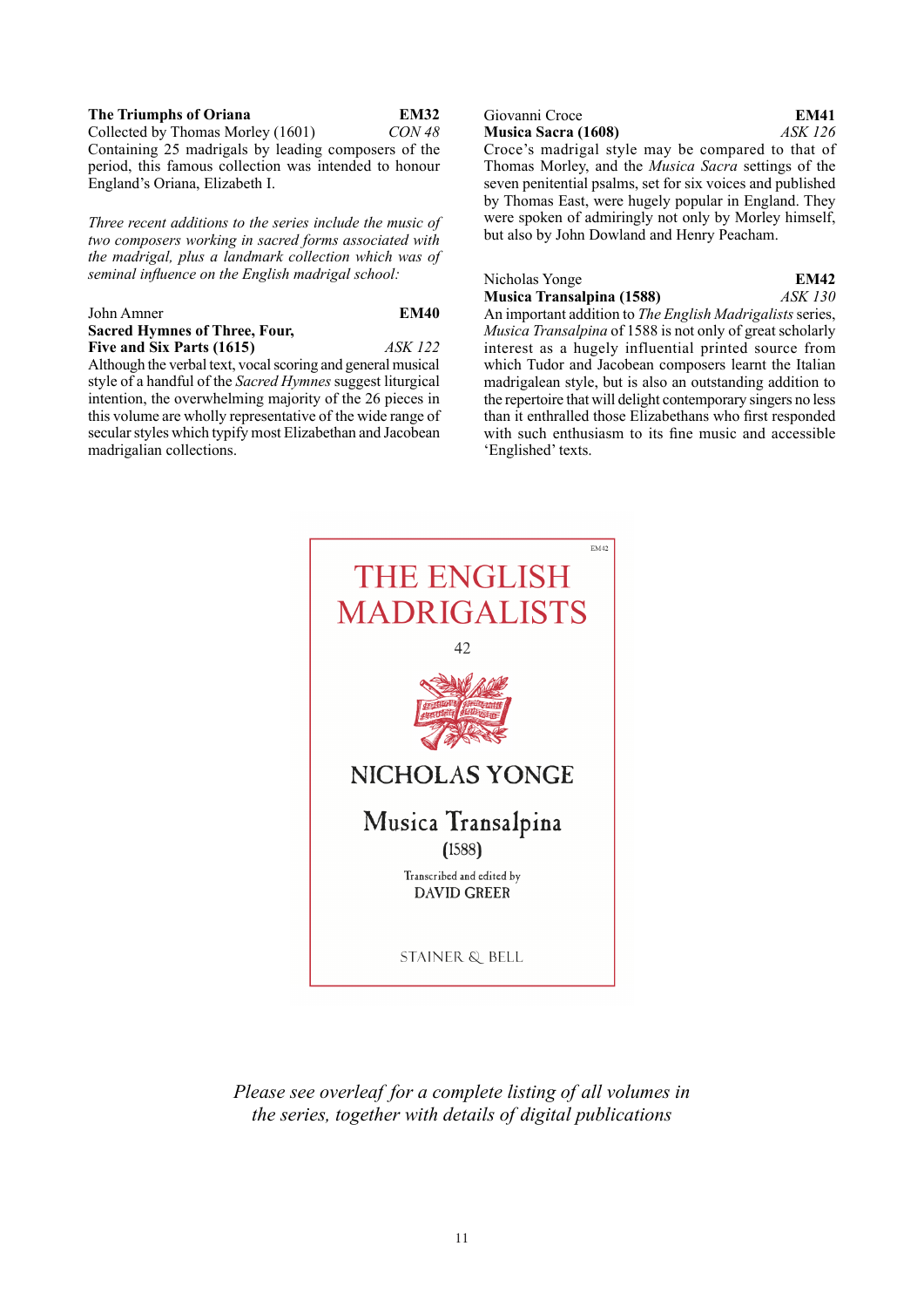# THE ENGLISH MADRIGALISTS

| <b>Volume</b>  | <b>Title</b>                                                                            | Cat. No.         | Price   |
|----------------|-----------------------------------------------------------------------------------------|------------------|---------|
| 1              | Canzonets to Two and Three Voices (1595/1593): Thomas Morley                            | EM1              | £50.00* |
| $\overline{c}$ | Madrigals to Four Voices (1594): Thomas Morley                                          | EM <sub>2</sub>  | £28.00  |
| 3              | Canzonets to Five and Six Voices (1597): Thomas Morley                                  | EM3              | £28.00  |
| 4              | First Book of Balletts to Five Voices (1595/1600): Thomas Morley                        | EM4              | £28.00  |
| 5              | Madrigals and Motets for Five Parts (1612): Orlando Gibbons                             | EM <sub>5</sub>  | £28.00  |
| 6              | First Set of Madrigals (1598): John Wilbye                                              | EM <sub>6</sub>  | £30.00  |
| 7              | Second Set of Madrigals (1609): John Wilbye                                             | EM7              | £70.00* |
| 8              | Madrigals for Four Voices (1599): John Farmer                                           | EM <sub>8</sub>  | £46.00* |
| 9              | Madrigals to Three, Four, Five and Six Voyces (1597): Thomas Weelkes                    | EM9              | £28.00  |
| 10             | Balletts and Madrigals to Five Voices (1598/1608): Thomas Weelkes                       | EM10             | £28.00  |
| 11             | Madrigals to Five and Six Parts (1600): Thomas Weelkes                                  | EM11             | £28.00  |
| 13             | Airs or Fantastic Spirits to Three Voices (1608): Thomas Weelkes                        | EM13             | £28.00  |
| 17             | First Set of Madrigals of Five Parts (1613): Henry Lichfild                             | EM17             | £28.00  |
| 18             | Songs of Three, Four, Five and Six Parts (1622): Thomas Tomkins                         | EM18             | £70.00* |
| 19             | First Set of Madrigals (1613): John Ward                                                | <b>EM19</b>      | £70.00* |
| 20             | Canzonets to Foure Voyces (1598): Giles Farnaby                                         | <b>EM20</b>      | £28.00  |
| 21             | First Set of Madrigals (1604): Thomas Bateson                                           | EM21             | £30.00  |
| 22             | Second Set of Madrigals (1618): Thomas Bateson                                          | <b>EM22</b>      | £30.00  |
| 23             | Madrigals for Four Voices (1599): John Bennet                                           | EM23             | £28.00  |
| 24             | First Set of English Madrigals (1597): George Kirbye                                    | EM24             | £30.00  |
| 25             | First Set of Madrigals (1613): Francis Pilkington                                       | <b>EM25</b>      | £30.00  |
| 26             | Second Set of Madrigals (1624): Francis Pilkington                                      | <b>EM26</b>      | £60.00* |
| 27             | Madrigals to Five Voices (1601): Richard Carlton                                        | EM27             | £30.00  |
| 28             | Canzonets to Three Voices (1608): Henry Youll                                           | EM <sub>28</sub> | £46.00* |
| 29             | Madrigals to Three, Four and Five Parts (1604): Michael East                            | <b>EM29</b>      | £28.00  |
| 30             | Second Set of Madrigals (1606): Michael East                                            | EM <sub>30</sub> | £28.00  |
| 31A            | Third Set of Books (1610): Michael East                                                 | EM31A            | £28.00  |
| 31B            | Fourth Set of Books (1618): Michael East                                                | EM31B            | £30.00  |
| 32             | The Triumphs of Oriana: collected Thomas Morley (1601)                                  | EM32             | £70.00* |
| 33             | An Hour's Recreation in Musicke (1606): Richard Alison                                  | EM33             | £28.00  |
| 34             | Songs of Divers Airs and Natures (1619): Thomas Vautor                                  | EM34             | £34.00  |
| 35A            | First Set of Madrigals (1607): Robert Jones                                             | EM35A            | £28.00  |
| 35B            | Songs and Psalms (1594): John Mundy                                                     | EM35B            | £30.00  |
| 36             | Madrigals by Michael Cavendish, Thomas Greaves,<br>William Holborne and Richard Edwards | <b>EM36</b>      | £30.00  |
| 37             | Collected Madrigals (c.1600): Richard Nicolson                                          | EM37             | £30.00  |
| 38             | Madrigals and Elegies from Manuscript Sources: John Ward                                | EM38             | £32.00  |
| 39             | Madrigals from Manuscript Sources: George Kirbye                                        | <b>EM39</b>      | £32.00  |
| 40             | Sacred Hymnes of Three, Four, Five and Six Parts (1615): John Amner                     | <b>EM40</b>      | £46.00  |
| 41             | Musica Sacra (1608): Giovanni Croce                                                     | EM41             | £46.00  |
| 42             | Musica Transalpina (1588): Nicholas Yonge                                               | <b>EM42</b>      | £69.00  |

\* Note: Print to demand (spiral binding).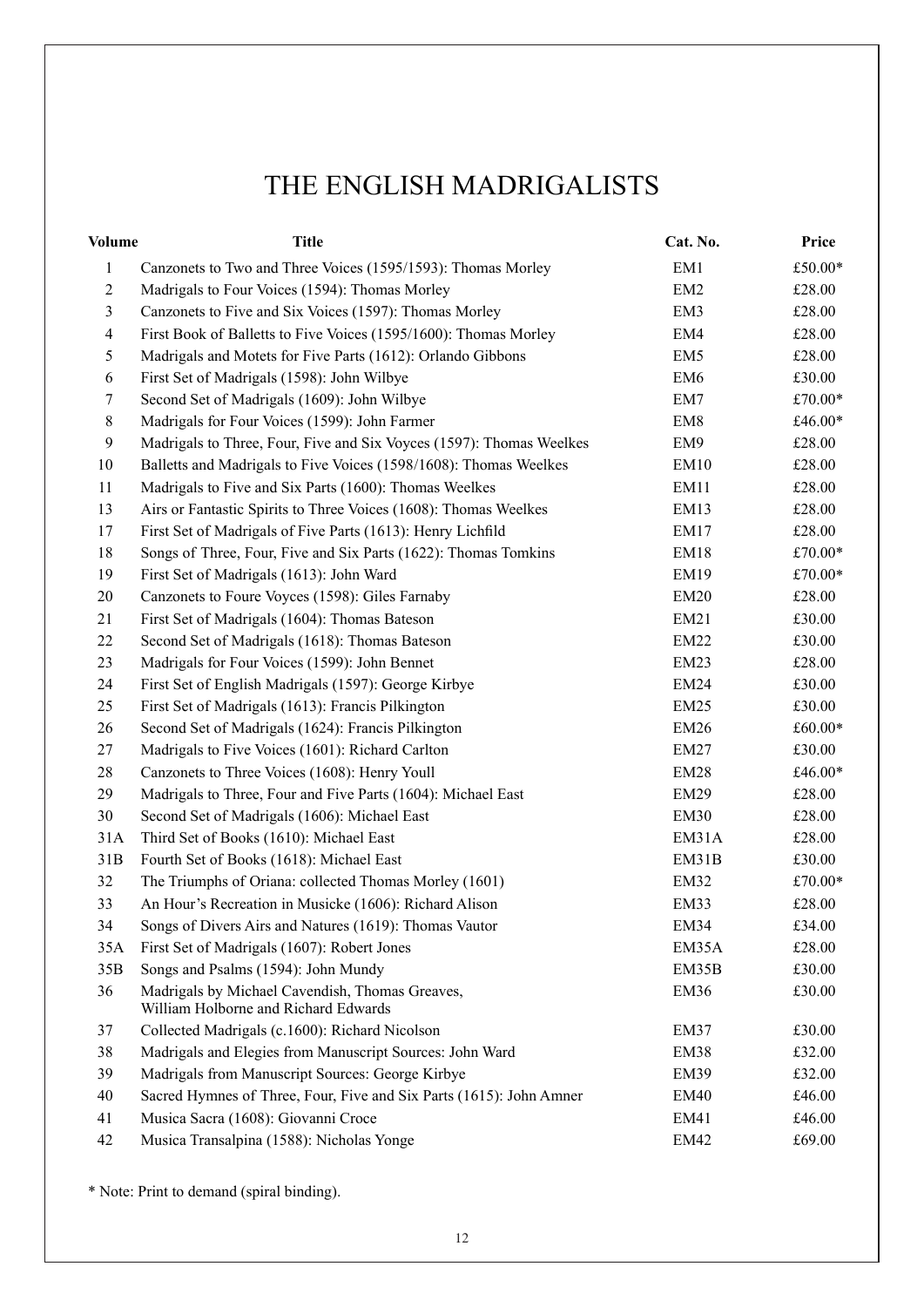## DIGITAL PUBLICATIONS

Individual titles from all volumes of *The English Madrigalists* are now available for purchase for the first time as **Adobe Acrobat PDF** files at **www.englishmadrigalists.co.uk**:

| EM1             | Morley: Canzonets to Two and Three Voices<br>(1595/1593)            | <b>EM25</b>  | Pilkington: First Set of Madrigals (1613)                |
|-----------------|---------------------------------------------------------------------|--------------|----------------------------------------------------------|
| EM2             | Morley: Madrigals to Four Voices (1594)                             | <b>EM26</b>  | Pilkington: Second Set of Madrigals (1624)               |
| EM3             | Morley: Canzonets to Five and Six Voices                            | <b>EM27</b>  | Carlton: Madrigals to Five Voices (1601)                 |
|                 | (1597)                                                              | <b>EM28</b>  | Youll: Canzonets to Three Voices (1608)                  |
| EM4             | Morley: First Book of Balletts to Five Voices<br>(1595/1600)        | <b>EM29</b>  | East: Madrigals to Three, Four and Five<br>Parts (1604)  |
| EM <sub>5</sub> | Gibbons: Madrigals and Motets for Five Parts                        | <b>EM30</b>  | East: Second Set of Madrigals (1606)                     |
|                 | (1612)                                                              | <b>EM31A</b> | East: Third Set of Books (1610)                          |
| EM <sub>6</sub> | Wilbye: First Set of Madrigals (1598)                               | <b>EM31B</b> | East: Fourth Set of Books (1618)                         |
| EM7             | Wilbye: Second Set of Madrigals (1609)                              | <b>EM32</b>  | The Triumphs of Oriana: collected Thomas                 |
| EM <sub>8</sub> | Farmer: Madrigals for Four Voices (1599)                            |              | Morley (1601)                                            |
| EM9             | Weelkes: Madrigals to Three, Four, Five and<br>Six Voyces (1597)    | <b>EM33</b>  | Alison: An Hour's Recreation in Musicke<br>(1606)        |
| <b>EM10</b>     | Weelkes: Balletts and Madrigals to Five Voices<br>(1598/1608)       | <b>EM34</b>  | Vautor: Songs of Divers Airs and Natures<br>(1619)       |
| <b>EM11</b>     | Weelkes: Madrigals to Five and Six Parts (1600)                     | <b>EM35A</b> | Jones: First Set of Madrigals (1607)                     |
| <b>EM13</b>     | Weelkes: Airs or Fantastic Spirits to Three<br><b>Voices</b> (1608) | <b>EM35B</b> | John Mundy: Songs and Psalms (1594)                      |
| <b>EM17</b>     | Lichfild: First Set of Madrigals of Five Parts<br>(1613)            | <b>EM36</b>  | Madrigals by Cavendish, Greaves, Holborne<br>and Edwards |
| <b>EM18</b>     | Tomkins: Songs of Three, Four, Five and Six                         | <b>EM37</b>  | Nicolson: Collected Madrigals (c.1600)                   |
|                 | Parts (1622)                                                        | <b>EM38</b>  | Ward: Madrigals and Elegies from                         |
| <b>EM19</b>     | Ward: First Set of Madrigals (1613)                                 |              | <b>Manuscript Sources</b>                                |
| <b>EM20</b>     | Farnaby: Canzonets to Foure Voyces (1598)                           | <b>EM39</b>  | Kirbye: Madrigals from Manuscript Sources                |
| <b>EM21</b>     | Bateson: First Set of Madrigals (1604)                              | <b>EM40</b>  | Amner: Sacred Hymnes of Three, Four, Five                |
| <b>EM22</b>     | Bateson: Second Set of Madrigals (1618)                             |              | and Six Parts (1615)                                     |
| <b>EM23</b>     | Bennet: Madrigals for Four Voices (1599)                            | <b>EM41</b>  | Croce: Musica Sacra (1608)                               |
| <b>EM24</b>     | Kirbye: First Set of Madrigals (1597)                               | <b>EM42</b>  | Yonge: Musica Transalpina (1588)                         |

Delivered to your inbox by email, each PDF file is sold with a licence to print up to ten copies (or multiples thereof by the purchase of additional licences) for use by your choir. The PDF files are available through the secure Stainer & Bell online shop, which gives full details of each title together with a free sample of the first page.

Also reissued in digital form is Edmund Fellowes's guide to the series:

| Edmund H. Fellowes                                           |             |           |
|--------------------------------------------------------------|-------------|-----------|
| The English Madrigal School: A Guide to its Practical Use.   |             |           |
| PDF Edition (available for immediate download)               | <b>F007</b> | $f20.00*$ |
| $*$ In UK add £4.00 VAT to give full retail price of £24.00. |             |           |

*This title is sold under the terms of a personal use licence and requires PDF reading software such as the free Acrobat Reader to view or print the file.*

Though the work of Edmund Fellowes is unlikely ever to be superseded, its breadth of achievement may be more accurately assessed by reference to *The English Madrigal School: A Guide to its Practical Use*. Published in 1924 and long unavailable until this recent digital reprint, the collection includes 'A Guide to the Contents of *The English Madrigal School* Series' and 'Some Further Points about Madrigal Singing'. Perhaps of most importance, from the historical and scholarly perspectives, is the Preface to the series, originally issued separately, and revised to incorporate modifications of editorial method which had been announced in reprints of the earlier volumes issued while publication of the series was still ongoing, and which were retained in Thurston Dart's revision of the series.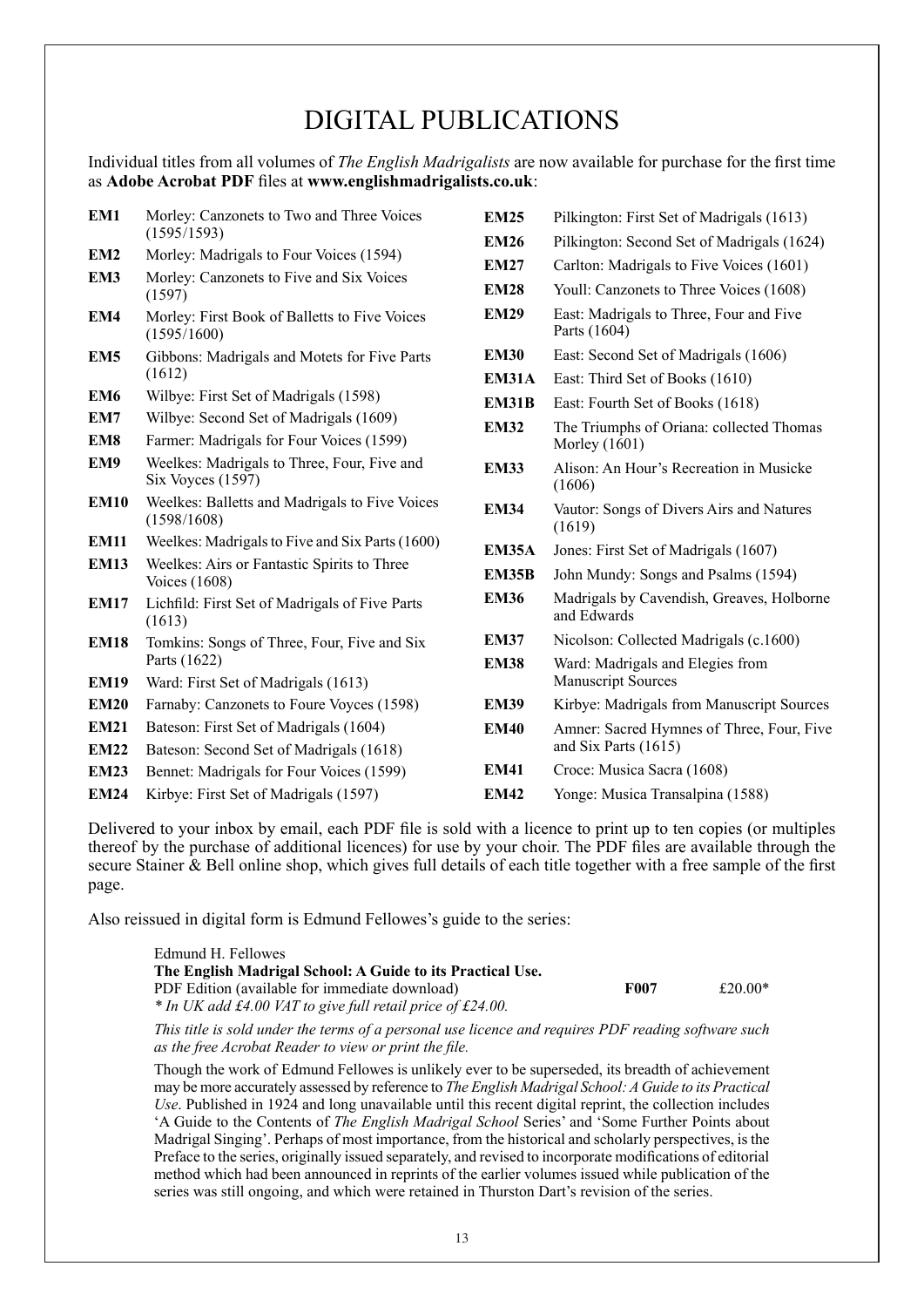# The Invitation Series

### INVITATION TO MADRIGALS

Thurston Dart edited the first five volumes of *Invitation to Madrigals*, and revised Fellowes's work for volumes 7 to 11. David Scott edited volume 6, and Alec Harman volumes 12 and 13. All volumes containing madrigals in languages other than English have translations provided.

### **Invitation to Madrigals 1**

25 madrigals for SAB by Bateson, Byrd, Campion, East, Ford, Hilton, Holborne, Morley, Mundy, Tomkins, Ward, Weelkes, Wilbye and Youll. **X7** *CON 1* **£6.25**

### **Invitation to Madrigals 2**

20 madrigals for SATB by Bateson, Bennet, Byrd, Campion, Dering, Dowland, Edwards, Farmer, Farnaby, Ford, Jones, Morley, Peerson, Pilkington, Weelkes, Whythorne and Wilbye.<br>X8 CON 2 **X8** *CON 2* **£6.25**

#### **Invitation to Madrigals 3**

23 madrigals for SSA by Bateson, Byrd, East, Hilton, Holborne, Johnson, Jones, Morley, Porter, Tomkins, Ward, Weelkes, Wilbye and Youll. **X9** *CON 3* **£6.25**

#### **Invitation to Madrigals 4**

24 madrigals for SA or TB voices and/or instruments by sixteen composers from Italy, the Netherlands and England.

| <b>X10</b> | CON4 | £6.25 |
|------------|------|-------|
|            |      |       |

#### **Invitation to Madrigals 5**

|     |                           | 14 madrigals for SATB by Bateson, Bennet, Dering,   |
|-----|---------------------------|-----------------------------------------------------|
|     |                           | Dowland, Farmer, Farnaby, Morley, Philips, Tomkins, |
|     | Ward, Weelkes and Wilbye. |                                                     |
| X13 | CON <sub>5</sub>          | £6.25                                               |

|     | <b>Invitation to Madrigals 6</b> |       |
|-----|----------------------------------|-------|
|     | Madrigals for SSATB and SSATBaB  |       |
| X16 | CON6                             | £6.25 |
|     |                                  |       |
|     | <b>Invitation to Madrigals 7</b> |       |
|     | Madrigals for SSATB and SSATBaB  |       |
| X17 | CONZ                             | £6.25 |

### **Invitation to Madrigals 8** Eight madrigals by **Thomas Morley** SATB, SSAT, SSATB and SATTB **B345** *CON 8* **£6.25**

|                               | <b>Invitation to Madrigals 9</b><br>Seven madrigals by Thomas Weelkes |                |
|-------------------------------|-----------------------------------------------------------------------|----------------|
| <b>SSATB</b><br><b>B346</b>   | CON9                                                                  | £6.25          |
|                               | <b>Invitation to Madrigals 10</b>                                     |                |
|                               | Six madrigals by John Wilbye                                          |                |
|                               | SAT, SATB, SSATB and SSTTB                                            |                |
| <b>B451</b>                   | CON 10                                                                | £6.25          |
|                               | <b>Invitation to Madrigals 11</b>                                     |                |
|                               | Five madrigals by Orlando Gibbons                                     |                |
| <b>SSATB</b> and <b>SATTB</b> |                                                                       |                |
| <b>B452</b>                   | <i>CON 11</i>                                                         | £6.25          |
|                               | <b>Invitation to Madrigals 12</b>                                     |                |
|                               | Six madrigals by Luca Marenzio                                        |                |
| <b>SATB</b>                   |                                                                       |                |
| <b>B570</b>                   | CON 12                                                                | £6.25          |
|                               | <b>Invitation to Madrigals 13</b>                                     |                |
|                               | Seven madrigals by Luca Marenzio                                      |                |
| SATB                          |                                                                       |                |
| B571                          | <i>CON 13</i>                                                         | $\pounds 6.25$ |

### INVITATION TO MEDIEVAL MUSIC

Thurston Dart began the *Invitation to Medieval Music* series, and edited the first two volumes. Brian Trowell edited volumes 3 and 4, John Stevens volumes 5 and 6, and James Whitbourn the last volume.

### **Invitation to Medieval Music 1**

A graded selection of 19 pieces for 1, 2 or 3 voices and instruments, from the earlier 15th century, including compositions by Binchois, Dufay and Dunstable. Effective with any number of singers or players.<br> $\frac{1}{2}$ 

| X11 | CON 15 | £6.25 |
|-----|--------|-------|
|     |        |       |

### **Invitation to Medieval Music 2**

19 compositions for  $2 - 5$  voices and/or instruments by 19 different European composers writing in the later 15th century.

| X12 | CON16 | £6.25 |
|-----|-------|-------|
|     |       |       |

### **Invitation to Medieval Music 3**

|             | A more advanced selection of 9 compositions for $1 - 4$    |       |
|-------------|------------------------------------------------------------|-------|
|             | voices and/or instruments written in the mid-15th century. |       |
| <b>B316</b> | CON 17                                                     | £6.25 |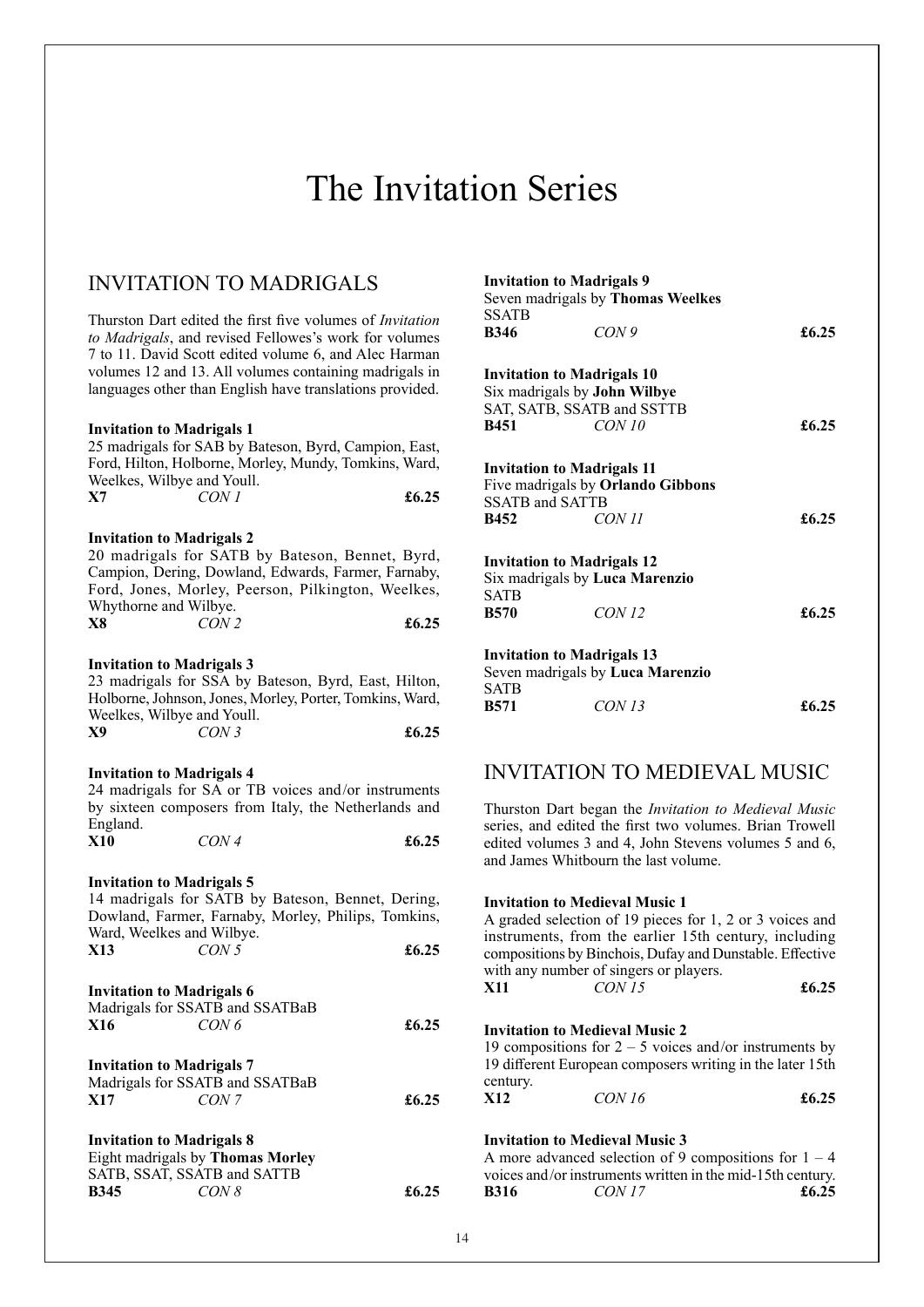| <b>Invitation to Medieval Music 4</b>                           |       | Invitat     |
|-----------------------------------------------------------------|-------|-------------|
| A more advanced selection of 11 pieces for 1, 2 or 3            |       | Seven       |
| voices and/or instruments from the mid-15th century,            |       | Cooke.      |
| including compositions by Busnois, Dunstable, Morton            |       | SATB o      |
| and Ockeghem.                                                   |       | B491        |
| CON 18<br><b>B317</b>                                           | £6.25 |             |
|                                                                 |       | Invitat     |
| <b>Invitation to Medieval Music 5</b>                           |       | Seven       |
| Partsongs from the Court of Henry VIII. This collection         |       | Pearsal     |
| from Musica Britannica Volume 18 has 12 partsongs for 3-,       |       |             |
| 4- and 5-part mixed consorts of voices and/or instruments,      |       | <b>B642</b> |
| including the well-known <i>Blow thy horn, hunter, I have</i>   |       |             |
| been a foster, and Ah Robin.                                    |       |             |
| CON 14<br><b>B331</b>                                           | £6.25 | Invitat     |
|                                                                 |       | Three 1     |
| <b>Invitation to Medieval Music 6</b>                           |       | and a g     |
| A selection of 16 medieval carols from <i>Musica Britannica</i> |       | SSATB       |
| Volume 4 for $1 - 3$ voices and/or instruments.                 |       | <b>B656</b> |
| <b>B326</b><br><i>CON 20</i>                                    | £6.25 |             |

### **Invitation to Medieval Music 7**

|              | Eucharists and Evening Canticles for $1 - 3$ men's voices |       |
|--------------|-----------------------------------------------------------|-------|
|              | by Libert, Binchois and an unknown composer.              |       |
| <b>B</b> 364 | CON 192                                                   | £6.25 |

### INVITATION TO THE PARTSONG

Geoffrey Bush and Michael Hurd have edited all the volumes of the *Invitation to the Partsong* series except volume 6, which was jointly edited by Thurston Dart and Nigel Fortune, and volume 8, edited by John Morehen.

#### **Invitation to the Partsong 1**

|             |  | 30 rounds and catches for equal voices from 18th- and |  |  |       |
|-------------|--|-------------------------------------------------------|--|--|-------|
|             |  | 19th-century England.                                 |  |  |       |
| <b>B165</b> |  | CON 136                                               |  |  | £6.25 |

### **Invitation to the Partsong 2**

12 easy glee-type settings by 18th- and 19th-century composers working in London. SATB

| <b>B288</b> | <i>CON 137</i> | £6.25 |
|-------------|----------------|-------|
|             |                |       |

### **Indiate:** The Partsong 3

settings of words by Shakespeare: by Bishop, Hatton, Macfarren, Stevens and Webbe. SATB & SSATB

| <b>B491</b> | <i>CON 138</i> | £6.25 |
|-------------|----------------|-------|
|             |                |       |

### **Ion to the Partsong 4**

glees and madrigals by Horsley, Mornington, l, Spofforth, Sullivan and T. F. Walmisley. **B642** *CON 177* **£6.25**

### **Ion to the Partsong 5**

madrigals by Pearsall, Walmisley and S. Wesley, lee by Stafford Smith. SSATB **B656** *CON 200* **£6.25**

### **Invitation to the Partsong 6**

13 of the finest settings taken from *John Dowland: Ayres for Four Voices*, originally transcribed as Volume 6 of *Musica Britannica* by Edmund Fellowes. The Elizabethan and Jacobean lutesongs were often written with alternative versions for voices and lute. This volume is an introductory selection of these 'airs', with accompaniment which may be played on guitar or keyboard as well as lute. SATB

| <u> UI LI D</u> |               |       |
|-----------------|---------------|-------|
| <b>B334</b>     | <i>CON 78</i> | £6.25 |

### **Invitation to the Partsong 7**

Nine glees and madrigals for three and four parts by Atterbury, Baildon, Beale, Hindle, Horsley, Paxton, Pring, Stevens and Webbe.<br>B833 CC

**B833** *CON 221* **£6.25** 

### **Invitation to the Partsong 8**

Sacred and secular rounds and canons in Latin and in English from the collections of the 17th-century editor and theorist Thomas Ravenscroft, on a variety of subjects such as drinking, hunting and street cries: thirty-five pieces for three to eleven voices.

| B945 | CON 252 | £6.25 |
|------|---------|-------|
|      |         |       |

January 2022